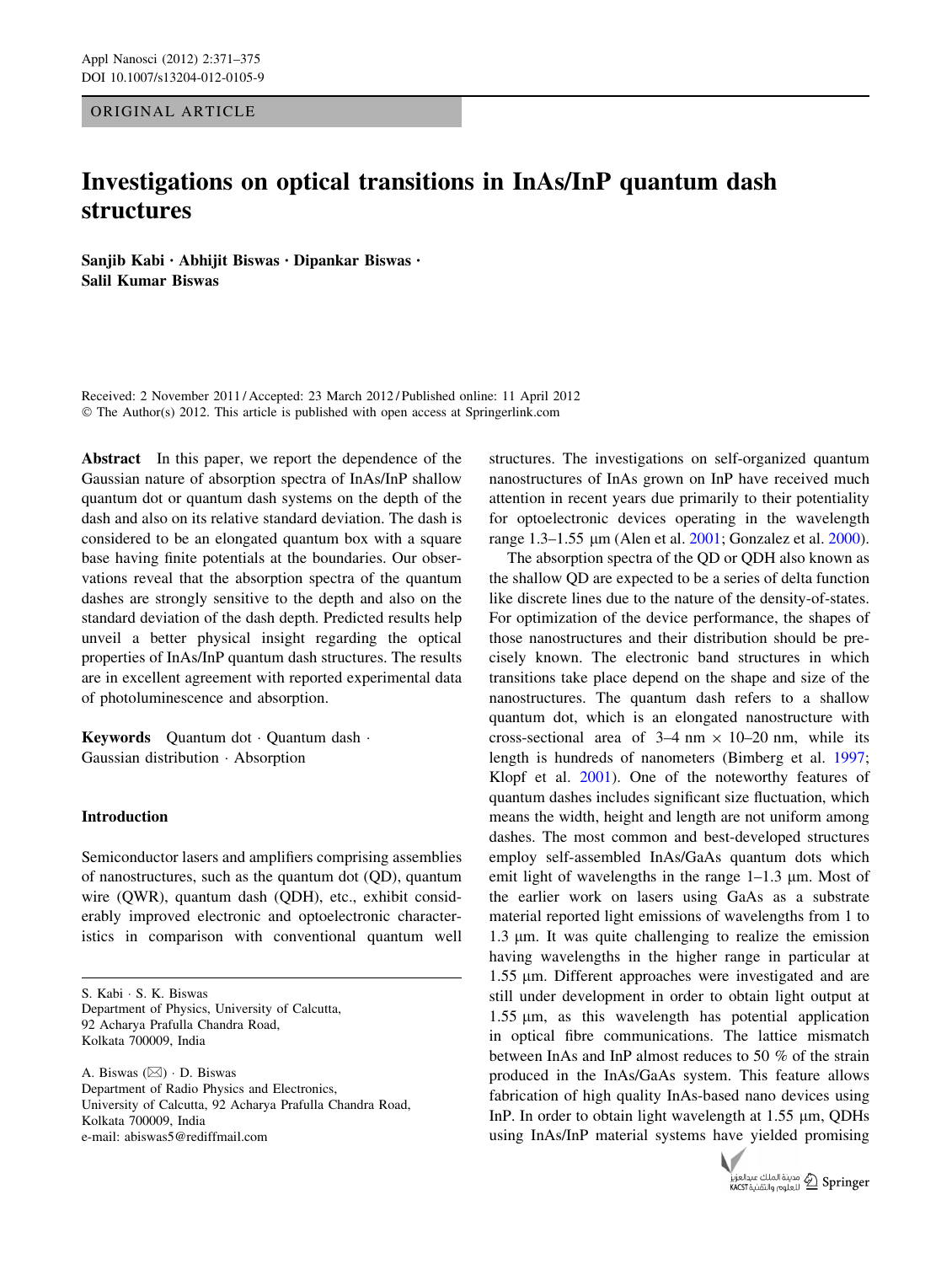results. High-quality lasers and optical amplifiers at wavelength  $1.55 \mu m$  have been realized with InAs/InP quantum dash structures (Tan et al. [2010;](#page-4-0) Khan et al. [2012](#page-3-0); Wang et al. [2001;](#page-4-0) Schwertberger et al. [2002](#page-4-0); Bilenca et al. [2002,](#page-3-0) [2003](#page-3-0); Alizon et al. [2003](#page-3-0)). Several experimental findings of quantum dash lasers and amplifiers show many of the expected nanostructure characteristics (Bilenca et al. [2002,](#page-3-0) [2003](#page-3-0); Alizon et al. [2003\)](#page-3-0). Although there have been some experimental reports on optical behavior of quantum dash structures, a comprehensive theoretical analysis of the properties of quantum dash is still lacking.

This paper addresses the nature of the absorption spectra from a family of InAs/InP QDHs for various depths and the standard deviation of the depth. The theoretical formulation is developed by considering the InAs/InP QDH as a quantum box (QB) characterized by a rectangular base and a finite potential at the barrier (Kabi et al. [2011](#page-3-0)). We have studied different sets of QDH when the base length remains constant for various values of the relative standard deviation of the dash. The depth is considered to have a Gaussian distribution about the average dash depth. All the necessary formulations are presented and our analytical results for optical data of QDHs have been compared with the reported experimental observations. Computed results obtained from our formulation show excellent agreement with the experimental data.

#### Model development

A quantum dot is formed when a higher band gap material surrounds a lower band gap material. The resonance energy of a realistic quantum dash having finite potential barriers can be defined as the photon energy needed for the creation of an electron–hole pair, which may be expressed as

$$
\hbar\omega_{\text{real}} = E_{\text{g}} + E_{\text{e}}(l^2, m^2, n^2) + E_{\text{h}}(l^2, m^2, n^2), \tag{1}
$$

where  $E_{\rm g}$  is the band gap of the low band gap semiconductor material and  $l$ ,  $m$  and  $n$  are all positive integers.  $E_e$  ( $l^2$ ,  $m^2$ ,  $n^2$ ) and  $E_h$  ( $l^2$ ,  $m^2$ ,  $n^2$ ) are the confinement energies of the electron and hole (in units of  $\hbar^2$ /mL<sup>2</sup>) for a finite 3D rectangular well, respectively, as given by the following equations (Kabi et al. [2011](#page-3-0)):

$$
E_{\rm e}(n^2) = \frac{2P_{\rm e}^2}{(P_{\rm e}+1)^2} \times \left[ \left(\frac{n\pi}{2}\right)^2 - \frac{1}{3(P_{\rm e}+1)^3} \left(\frac{n\pi}{2}\right)^4 - \frac{27P_{\rm e}-8}{180(P_{\rm e}+1)^6} \left(\frac{n\pi}{2}\right)^6 \right] \tag{2}
$$

and



$$
E_{\rm h}(n^2) = \frac{2P_{\rm h}^2}{(P_{\rm h}+1)^2} \times \left[ \left(\frac{n\pi}{2}\right)^2 - \frac{1}{3(P_{\rm h}+1)^3} \left(\frac{n\pi}{2}\right)^4 - \frac{27P_{\rm h} - 8}{180(P_{\rm h}+1)^6} \left(\frac{n\pi}{2}\right)^6 \right] \tag{3}
$$

The lowest state corresponds to  $(l^2, m^2, n^2) = (1, 1, 1)$ .  $E_e$  ( $l^2$ ,  $m^2$ ,  $n^2$ ) and  $E_h$  ( $l^2$ ,  $m^2$ ,  $n^2$ ) incorporate the well strength parameters.  $P_e$  and  $P_h$  are defined as  $P_e$  =  $(\sqrt{2m_0m_e^*V_0})\frac{L}{2\hbar}$  and  $P_h = (\sqrt{2m_0m_h^*V_0})\frac{L}{2\hbar}$ , where  $V_0$  is the height of the well (conduction/valance band) and  $L$  is the well width.  $m_0$ ,  $m_e^*$  and  $m_h^*$  are the rest mass and effective masses of electrons and holes, respectively.

The optical absorption coefficient is defined as the ratio of the energy removed from the incident beam per unit time and unit volume to the incident flux. The energy flux is interpreted as the product of the energy density and the speed of flow. Using this definition, the optical absorption coefficient of a realistic rectangular QDH with depth  $L$  and base length  $L<sub>b</sub>$  is calculated as (Wu et al. [1987](#page-4-0)):

$$
\alpha_{\text{real}} = \frac{A_{\text{real}}}{L_b^2 L} \sum_{(P,m^2,n^2)} g(l^2, m^2, n^2) \delta[\hbar \omega_{\text{real}} - \{E_g + E_e(l^2, m^2, n^2) + E_h(l^2, m^2, n^2)\}] \tag{4}
$$

The aspect ratio ( $\gamma$ ) is defined as  $\gamma = LL_{\rm b}$ .  $g(l^2, m^2, n^2)$  is the degeneracy of the energy level determined by the values of  $(l, m, n)$ . A<sub>real</sub> is a constant in terms of the momentum matrix  $P_n$  (Kabi et al. [2011](#page-3-0)). The interband absorption of a QDH is characterized by a series of discrete lines at photon energies given by Eq. (1). The absorption spectra result from the superimposition of the contribution from each individual QDH. The overall behavior of an array of QDHs is modeled by considering a Gaussian distribution of the depth  $L$  of the QDH which can be expressed as following (Wu et al. [1987\)](#page-4-0):

$$
P(L) = \left(\frac{1}{D}\right)\left(\frac{1}{\sqrt{2\pi}}\right)\exp\left[-\frac{(L-L_0)^2}{2D^2}\right],\tag{5}
$$

where  $L_0$  is the average depth of the QDH system and D is the standard deviation. The relative standard deviation  $\zeta$  of the dash, is defined as  $\xi = D/L_0$ .

$$
P(L) = \frac{1}{\xi L_0} \times \frac{1}{\sqrt{2\pi}} \exp\left[ -\left(\frac{L}{L_0} - 1\right)^2 / 2\xi^2 \right]
$$
(6)

Combining Eqs.  $(4)$  and  $(6)$ , the total absorption spectra of an ideal QDH system due to the non uniform dot size distribution is expressed as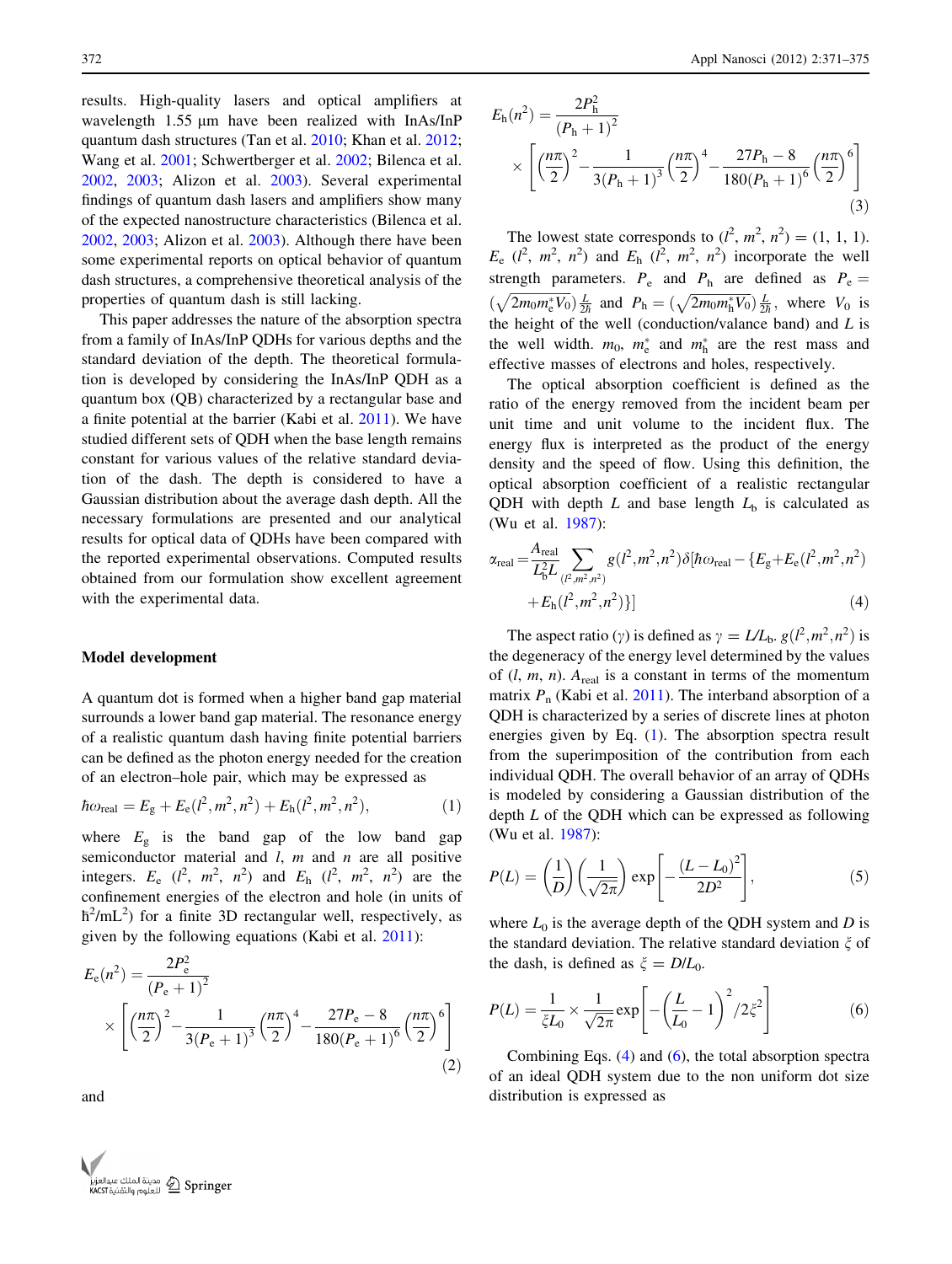<span id="page-2-0"></span>
$$
\alpha_{\text{real}} = \frac{\gamma^2 A_{\text{real}}}{\zeta L_0} \times \frac{1}{\sqrt{2\pi}} \sum_{(l^2, m^2, n^2)} g(l^2, m^2, n^2)
$$
  
 
$$
\times \int_{0}^{\infty} \frac{1}{L^3} e^{-(\frac{L}{L_0} - 1)^2 / 2\zeta^2} \times \delta[\hbar \omega_{\text{real}} - \{E_g + E_e(l^2, m^2, n^2) + E_h(l^2, m^2, n^2)\}] dL \tag{7}
$$

Using the properties of Dirac delta function, the relative absorption co-efficient is calculated as (Kabi et al. [2011\)](#page-3-0)

$$
\alpha_{\rm r} = \frac{\alpha_{\rm real}}{\beta_{\rm real}} = \frac{\gamma^2}{\xi} \times \frac{\pi^2 \hbar^2}{\mu L_0} \sum_{(P,m^2,n^2)} g(l^2, m^2, n^2)
$$
  
 
$$
\times \sum_{i=1}^N \frac{\frac{1}{L_i^2} e^{-(\frac{l_i}{L_0} - 1)^2 / 2\xi^2}}{\left[ [\hbar \omega_{\rm real} - (E_g + E_e(l^2, m^2, n^2) + E_h(l^2, m^2, n^2)) \right]' \Big|_{L=L_{\rm r}}}
$$
(8)

where  $L_r$  is the root of the function  $g(L) = \hbar \omega_{\text{real}} - \{E_g +$  $E_e(l^2, m^2, n^2) + E_h(l^2, m^2, n^2) = 0$ , and  $\mu$  is the reduced mass of the system (Kabi et al.  $2011$ ). Here "*i*" ranges from 1 to the total number of roots N.

## Results and discussion

The computed results of the absorption spectra for InAs/ InP QDH systems are shown in Figs. 1 and 2. In our calculations the, band gap of InAs ( $E_{\rm g, InAS}$ ) and InP ( $E_{\rm g, InP}$ ) were considered to be 0.354 and 1.344 eV, respectively. The effective masses of electrons and heavy holes are assumed to be  $0.027 \text{ m}_0$  and  $0.4 \text{ m}_0$  for InAs, respectively. The band offset ratio, i.e., $\Delta E$ <sub>C</sub>: $\Delta E$ <sub>V</sub> of InAs/InP system used in our calculation is 60:40.

It is worthwhile to mention that the excitonic effect is ignored in our theoretical model for the computation of transition energies. Several studies on QD structures (Koh et al. [2001](#page-3-0); Heitz et al. [2000\)](#page-3-0) reported the excitonic binding energy in the range 10–20 meV. Hence, the energy



Fig. 1 Absorption spectra of the lowest four possible transitions for InAs/InP ODH systems with base length 20 nm and three different average dash depths **a** 10 nm, **b** 5 nm and **c** 2 nm. The corresponding transition states  $(l, m, n)$  are indicated in the *inset* 



Fig. 2 Absorption spectra of the lowest four possible transitions for InAs/InP QDH systems of base length 20 nm and average dash depth 10 nm for three different relative standard deviations ( $\xi$ ). The corresponding transition states (l, m, n) are shown in the *inset* 

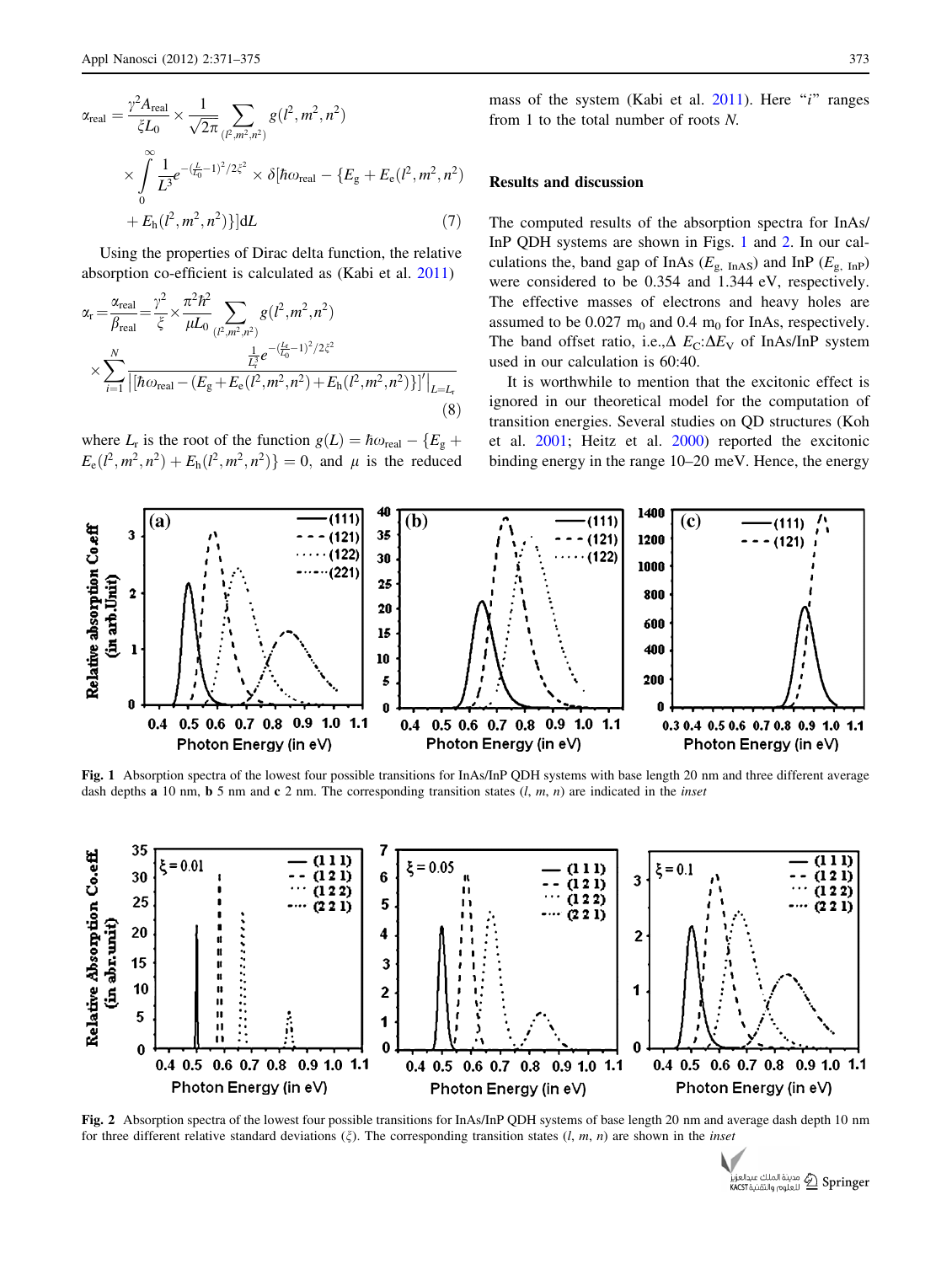<span id="page-3-0"></span>shift due to the excitonic effect would be insignificant for Qdash structures. As a result, our model for QDH systems without considering excitonic effect yields fairly accurate results for the calculation of different energy levels and corresponding transition probabilities. In fact, the entire spectrum will be shifted by a few meV which might introduce a marginal error in our theoretical predictions.

The vertical and horizontal axes in Fig. [1](#page-2-0) denote the relative absorption co-efficient of real InAs/InP QDH systems and the photon energy  $\hbar \omega_{\text{real}}$ , respectively. The absorption spectra for different quantum states of an array of InAs/InP QDH systems are demonstrated in Fig. [1](#page-2-0)a–c for three different values of the depth of QDH, such as 2, 5 and 10 nm. It is worth mentioning that second (1, 2, 1) and third transitions (1, 2, 2) are doubly degenerate as may be found from the degeneracy factor  $g(l^2, m^2, n^2)$ , while first and fourth transitions are singly degenerate. In these computations, the base of the QBs and relative standard deviation  $\xi$ are kept constant at 20 nm and 0.1, respectively. It is observed from the figure that as the depth of the dash decreases the absorption peak energy shifts to the higher energy, i.e., there is a blue shift in the energy. Further, the number of higher order transitions also decreases with decreasing dash depth. The intensity of the absorption peak attains a quite high value for a lower depth as compared to that for a higher depth due to the presence of degeneracy factor  $g(l^2, m^2, n^2)$  as may be observed from Eq. [\(8](#page-2-0)). Figure [2](#page-2-0) shows four absorption peaks for InAs/InP QDH systems corresponding to four lower quantum transitions states with  $\xi = 0.1, 0.05$  and 0.01, the average dash depth of 10 nm, and the aspect ratio  $\gamma = 2$ . Notably from Fig. [2,](#page-2-0) one can easily observe that as the value of  $\xi$  decreases the linewidth of the absorption spectra decreases. Most interestingly, homogenous growth of QDH yields an extremely small  $\xi$ , which results in the spectra as a series of Dirac delta functions. We compared our theoretically calculated results with the reported experimental results in order to evaluate the margin of accuracy of our model. Reithmaier et al. [\(2007](#page-4-0)) reported measured absorption spectrum for five different samples of InAs/InP QDH systems. We have computed the optical transition peak energies for two samples, which show very close match with the reported results with an average error of 1.2 and 2 %, respectively.

### Conclusion

In conclusion, the paper reports a model for computation of optical transitions and absorption spectra of InAs/InP shallow quantum dashes which have square bases and the Gaussian variation of the depth. Our theoretical investigations reveal that the peak of the absorption spectra of quantum dash systems can be shifted over an energy range



by varying the depth of the dash, while the line width and height of the spectrum are influenced by the relative standard deviation of the dash. By the proper choice of the base length and the standard deviation of the depth of quantum dash, it is possible to adjust the position and height of the absorption peak.

Acknowledgments The work has been supported by CRNN, University of Calcutta, India through the Nano Project No. Conv/104/ Nano Pr (2011) dt. 01. 07. 2011.

Open Access This article is distributed under the terms of the Creative Commons Attribution License which permits any use, distribution, and reproduction in any medium, provided the original author(s) and the source are credited.

#### References

- Alen B, Martinez-Pastor J, Garcia-Cristobal A, Gonzalez L, Garcia JM, Gonzalez L, Garcia JM (2001) Optical transitions and excitonic recombination in InAs/InP self-assembled quantum wires. Appl Phys Lett 78:4025. doi[:10.1063/1.1379991](http://dx.doi.org/10.1063/1.1379991)
- Alizon R, Bilenca A, Dery H, Mikhelashvili V, Eisenstein G, Schwertberger R, Gold D, Reithmaier JP, Forchel A (2003) Cross-gain modulation in inhomogeneously broadened gain spectra of InP-based 1,550 nm quantum dash optical amplifiers: small-signal bandwidth dependence on wavelength detuning. Appl Phys Lett 82:4660. doi:[10.1063/1.1588372](http://dx.doi.org/10.1063/1.1588372)
- Bilenca A, Alizon R, Mikhelashvili V, Eisenstein G, Schwertberger R, Gold D, Reithmaier JP, Forchel A (2002) InAs/InP 1,550 nm quantum dash semiconductor optical amplifiers. Electron Lett 38:1350. doi[:10.1049/el:20020928](http://dx.doi.org/10.1049/el:20020928)
- Bilenca A, Alizon R, Mikhelashvili V, Eisenstein G, Schwertberger R, Gold D, Reithmaier JP, Forchel A (2003) Broad-band wavelength conversion based on cross-gain modulation and four-wave mixing in InAs–InP quantum-dash semiconductor optical amplifiers operating at 1,550 nm. IEEE Photonics Technol Lett 15:563. doi[:10.1109/LPT.2003.809281](http://dx.doi.org/10.1109/LPT.2003.809281)
- Bimberg D, Kirstaedter N, Ledenstov NN, Alferov ZhI, Kop'ev PS, Ustinov VM (1997) InGaAs–GaAs quantum-dot lasers. IEEE J Sel Top Quantum Electron 3:196. doi:[10.1109/2944.605656](http://dx.doi.org/10.1109/2944.605656)
- Gonzalez L, Garcia JM, Garcia R, Briones F, Martinez-Pastor J, Ballesteros C (2000) Influence of buffer-layer surface morphology on the self-organized growth of InAs on InP (001) nanostructures. Appl Phys Lett 76:4025. doi:[10.1063/1.1379991](http://dx.doi.org/10.1063/1.1379991)
- Heitz R, Stier O, Makhametzhanov I, Madhukar A, Bimberg D (2000) Quantum size effect in self-organized InAs/GaAs quantum dots. Phys Rev B 62:11017. doi:[10.1103/PhysRevB.62.11017](http://dx.doi.org/10.1103/PhysRevB.62.11017)
- Kabi S, Panda S, Biswas D (2011) Computations of the optical transitions and absorption spectra in a set of realistic, elongated InAs/GaAs quantum boxes having a Gaussian distribution. J Appl Phys 109:053110. doi:[10.1063/1.3549151](http://dx.doi.org/10.1063/1.3549151)
- Khan MZM, Ng TK, Schwingenschlögl U, Ooi BS (2012) Spectral analysis of quantum dash Lasers: Effect of inhomogeneous broadening of the active-gain region IEEE J. Quantum Electron 48:608. doi:[10.1109/JQE.2012.2188852](http://dx.doi.org/10.1109/JQE.2012.2188852)
- Klopf F, Reithmaier JP, Forchel A, Collot P, Krakowski M (2001) High-performance 980 nm quantum dot lasers for high-power applications. Electron Lett 37:353. doi[:10.1049/el:20010228](http://dx.doi.org/10.1049/el:20010228)
- Koh TS, Feng YP, Xu X, Spector HN (2001) Excitons in semiconductor quantum discs. J Phys Condens Matter 13:1485. doi: [10.1088/0953-8984/13/7/311](http://dx.doi.org/10.1088/0953-8984/13/7/311)